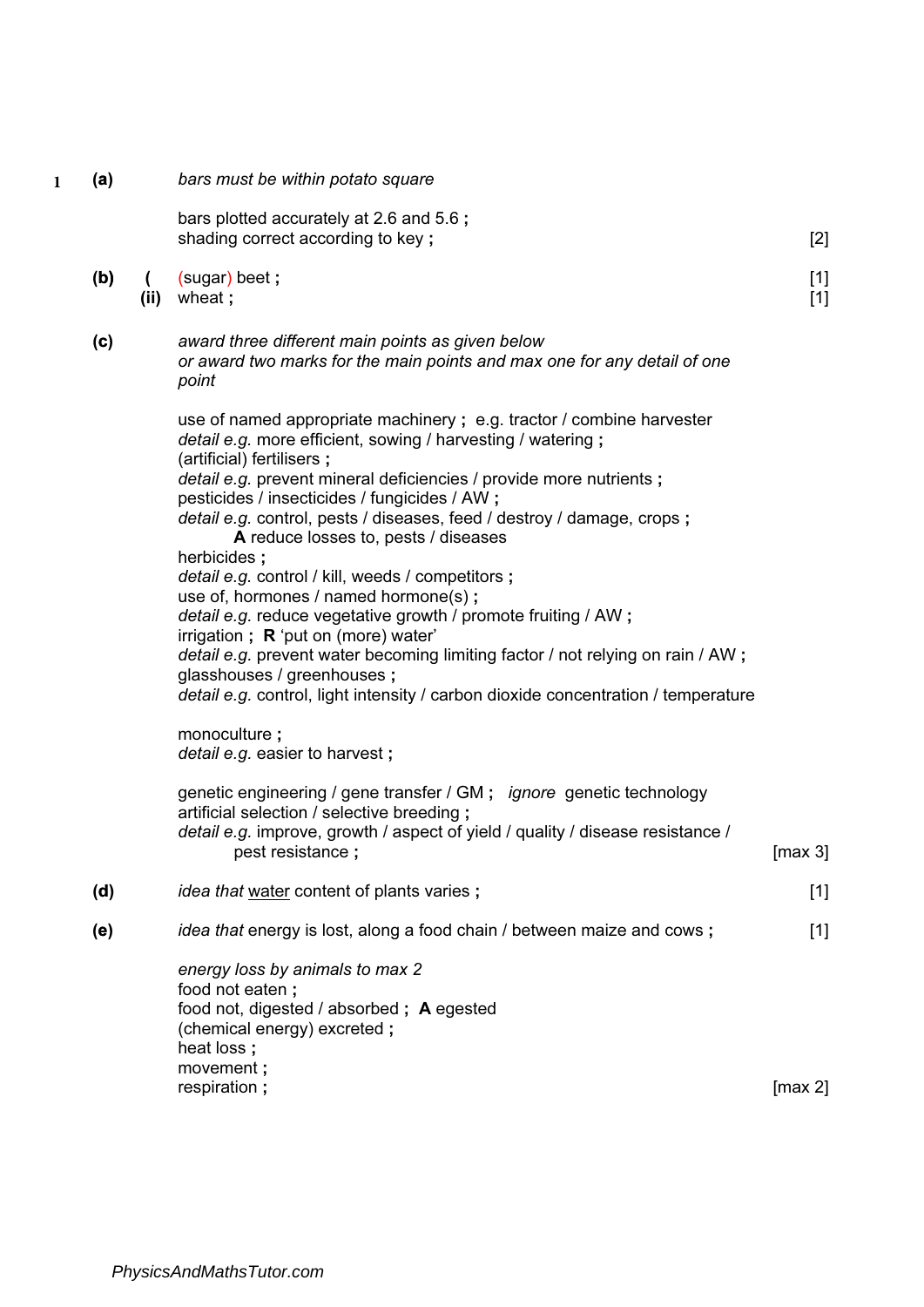## 1 **(f)** (  $6O_2$ ; **R**  $6O^2/6O2$

| (ii)  | large surface area / broad / wide ; $R$ flat<br>chloroplasts / chlorophyll;<br>leaf mosaic / leaves arranged to avoid shading;<br>leaves, grow at right angles to light / move to follow the sun;<br>cuticle / epidermis, thin / transparent;<br>leaf is thin;<br>palisade cells tightly packed; |             |
|-------|--------------------------------------------------------------------------------------------------------------------------------------------------------------------------------------------------------------------------------------------------------------------------------------------------|-------------|
|       | movement of chloroplasts towards light source;<br>AVP;                                                                                                                                                                                                                                           | [max 2]     |
| (iii) | root hair(s);<br>down water potential gradient / from high to low water potential / soil has<br>higher water potential / root has <u>lower</u> water potential;<br>osmosis / across partially permeable membrane;<br>A semi-permeable / selectively permeable R 'and active uptake'              | $[3]$       |
| (iv)  | (carbon dioxide) diffuses (from air) / ref to down diffusion gradient;<br>through stoma(ta);                                                                                                                                                                                                     |             |
|       | air spaces, between (mesophyll) cells / in leaf;<br>dissolves in water, on / in, cell wall;<br>(diffuses) through, cell wall / membrane;                                                                                                                                                         |             |
|       | carbon dioxide from, respiration / mitochondria;                                                                                                                                                                                                                                                 | [max 2]     |
|       |                                                                                                                                                                                                                                                                                                  | [Total: 19] |

[1]